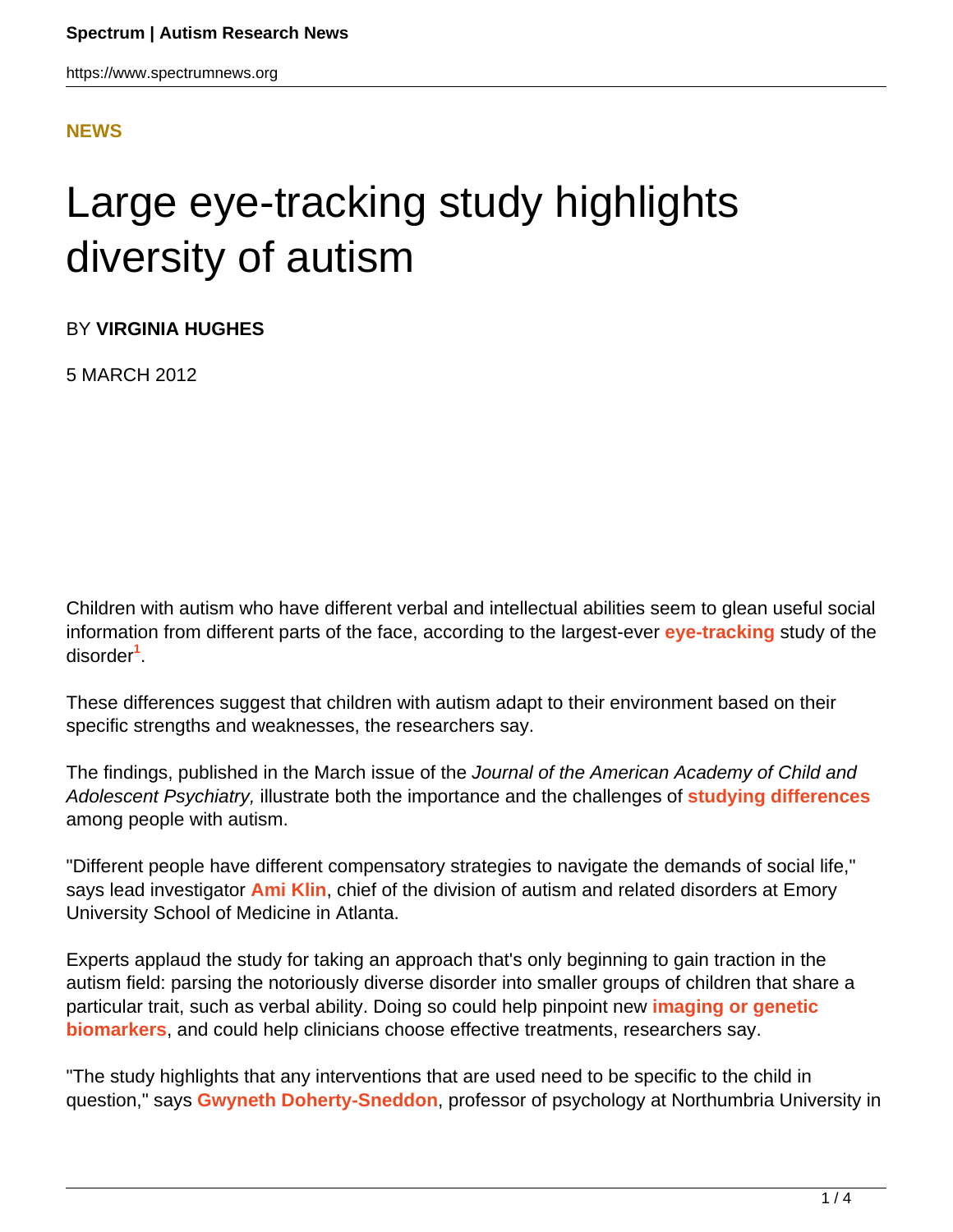the U.K., who was not involved with the new study. "There are important individual differences, so an intervention that might work well with one group of children is not going to work well with another group."

### **Roving eyes:**

In the past decade, Klin and his colleague **[Warren Jones](http://www.pedsresearch.org/research-faculty/profile/warren-jones-phd)** have done similar eye-tracking studies on both toddlers<sup>2</sup> and high-functioning verbal adults<sup>3</sup> with autism. They've shown that, when looking at faces, typical controls **[zero in on the eyes](../2008/eyes-provide-insight-into-autisms-origins)**, which convey subtle social and emotional cues. In contrast, individuals with autism — even as 15-month-old babies — avoid eyes and gaze at mouths instead.

In the new study, the researchers measured the gaze of 109 children with autism and 26 controls, all of whom were around 10 years old, as they watched scenes in which children are interacting with one another from the films Welcome to the Dollhouse and The Sandlot.

The findings confirm previous research showing that people with autism focus less on faces than do controls. In this case, researchers found that the controls spent 66 percent of viewing time looking at facial features — eyes or mouths — whereas a subgroup of 37 age-, gender- and intelligence quotient (IQ)-matched children with autism did so just 48 percent of the time.

To better understand possible variations in behavior among the children with autism, the researchers also looked at whether, within the larger autism group, gaze patterns are linked to social ability, and if these relationships depend on verbal, non-verbal or overall IQ scores.

The findings are complicated and somewhat difficult to interpret.

For 18 children with better verbal IQ than non-verbal IQ — the typical cognitive profile of individuals with **[Asperger syndrome](../../../resources/sfari-wiki/asperger-syndrome)** — the amount of time they fixated on mouths correlated with their level of social ability, as measured by the Autism Diagnostic Observation Interview.

The children did not spend more time looking at mouths than the other autism subgroups, as would be expected, but Klin says this could be due to the nature of the movie scenes, which don't have many face close-ups as those used in previous studies. In any case, he argues that these children seem to get more out of the information conveyed by the mouth.

"We believe they are focusing on mouths because they are focusing on language, which is something that works for them," Klin says.

Cause and effect isn't clear, either. It could be that the reason they have relatively strong verbal skills is because they were attracted to mouths from a very young age, he says. It's also possible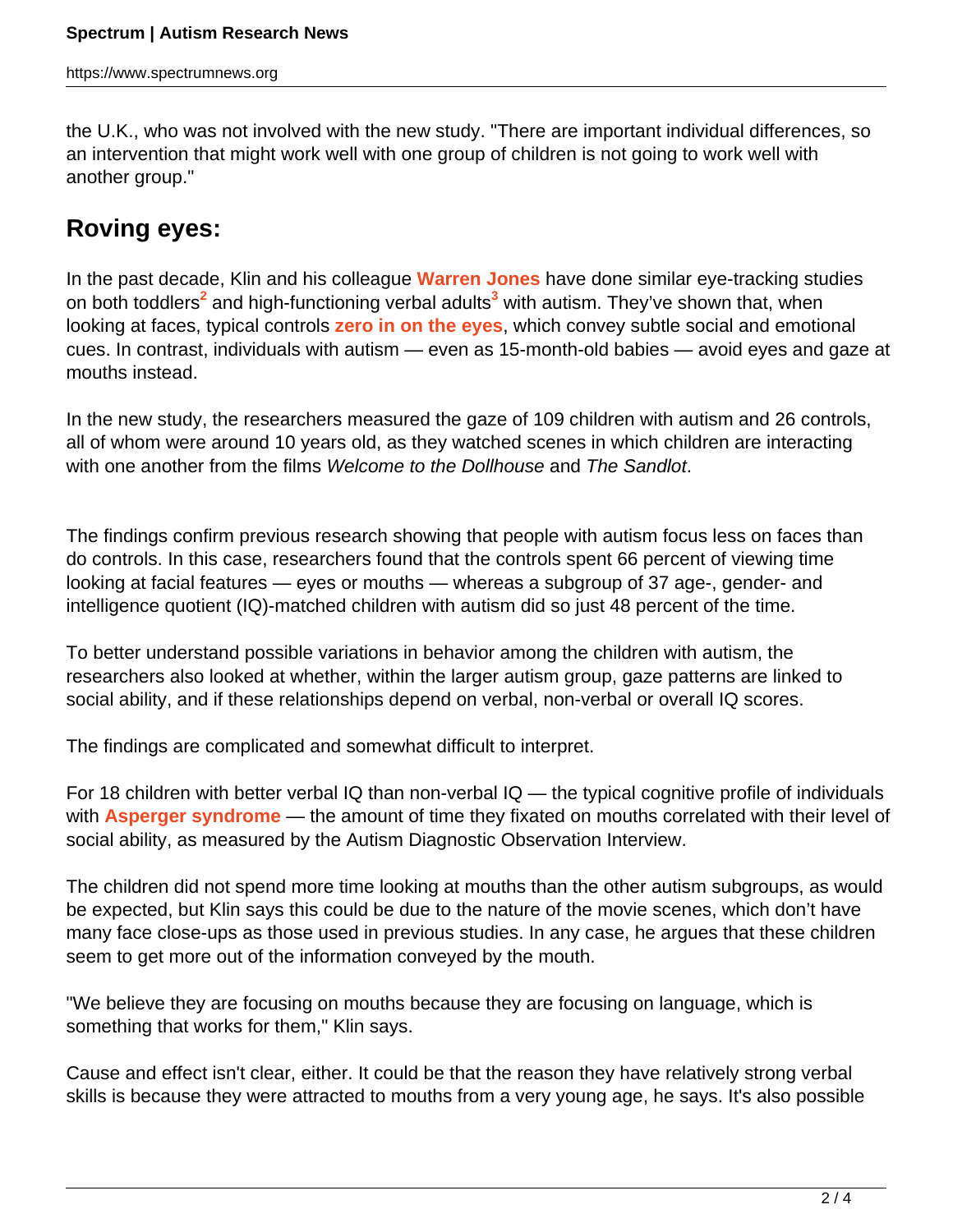that they look at mouths because they rely on verbal cues to guide social interactions.

"This paper is showing that behaviors that are sometimes thought to be atypical may actually have an adaptive role," Doherty-Sneddon notes. "It helps widen our thinking on the functionality of certain behaviors."

Another subgroup in the new study showed the opposite result. For 31 children with high verbal and non-verbal IQs, mouth fixation time correlated with lower social ability.

"That's running against the current of the main group finding, so that's the striking difference," says **[Robert Schultz](http://stokes.chop.edu/programs/car/dnl/index.php)**, director of the Developmental Neuroimaging Laboratory at the Children's Hospital of Philadelphia, who was not involved in the study.

## **Drilling down:**

It's hard to know what to make of these findings, Schultz adds, as the subgroups are fairly small. "It's really cool that they found such a huge group difference," he says. "When you start breaking down the sample into small groups, it's interesting but more speculative."

Larger studies that replicate these data are needed before drawing too many conclusions from these subgroup correlations, notes **[Terje Falck-Ytter](http://ki.se/ki/jsp/polopoly.jsp?d=34093&a=100549&l=en)**, a postdoctoral researcher at the Karolinska Institutet in Stockholm, Sweden. Still, he says the study shows the potential benefit of differentiating study participants based on social ability.

Falck-Ytter and his collaborators used a similar approach in a study published 22 February in the Journal of Autism and Developmental Disorders<sup>4</sup>. The researchers tracked the gaze of preschoolaged children while they watched a movie of a woman pointing or looking at one of three toys. Typically developing controls tend to follow the gaze of the woman in the video, demonstrating joint attention, whereas children with autism do not, the study found.

Importantly, the researchers also used a parental questionnaire to measure the children's 'adaptive communication' skills, which reflect how well they listen, pay attention and follow instructions in real life. Falck-Ytter found that the children with the worst adaptive communication scores also have the lowest accuracy on the gaze-following task.

Taken together, the new studies suggest that interesting novel relationships can arise from drilling down into the autism spectrum, Falck-Ytter says. "I think that's a really important thing because autism is obviously too broadly defined, currently."

He is repeating his study on younger children, while Klin is working on refining eye-tracking techniques. In the new study, Klin's analyses pooled gaze fixation in a particular region over many minutes. His group is developing a new statistical method that would instead measure the dynamic